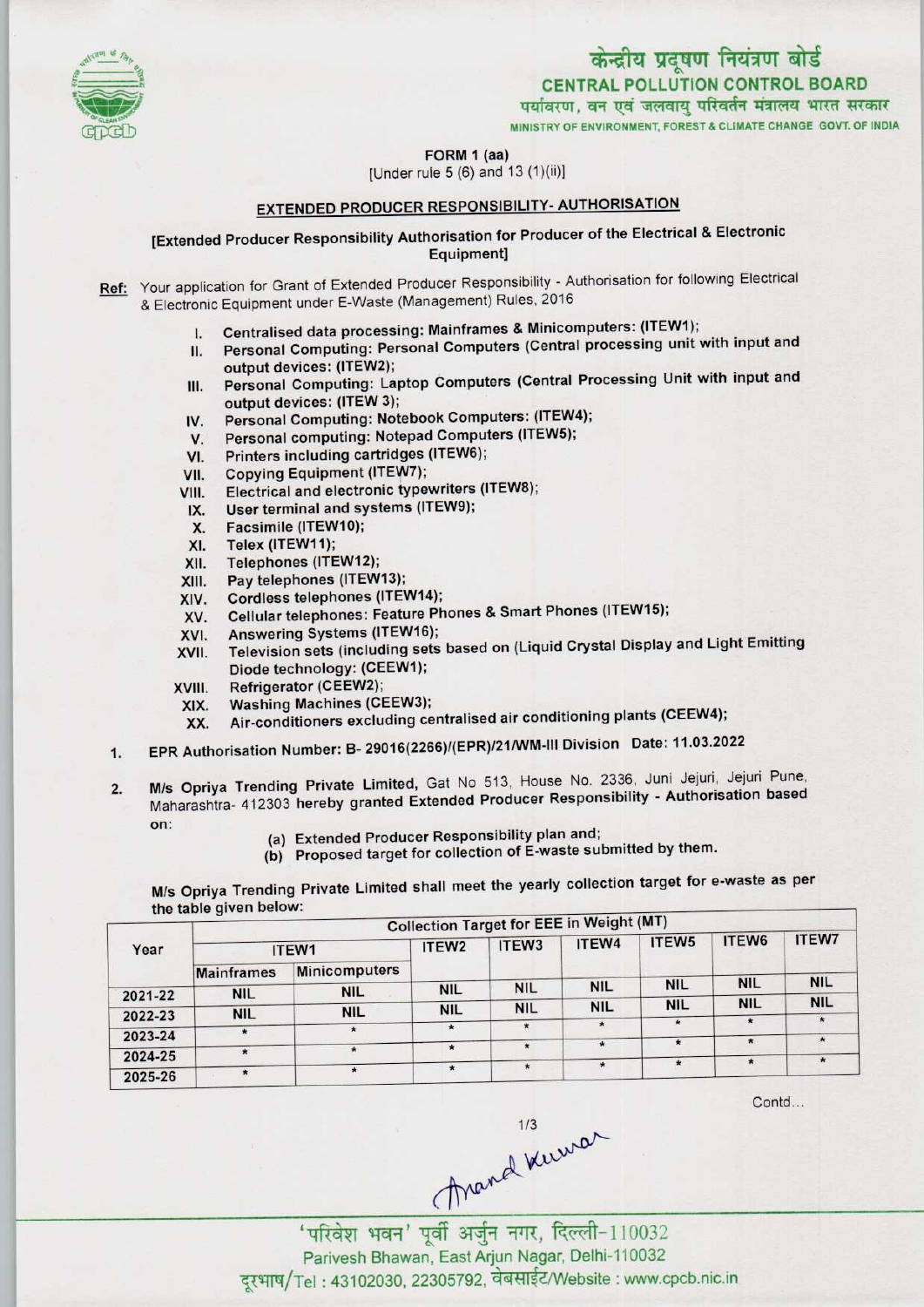

From pre page....

| Year    | <b>Collection Target for EEE in Weight (MT)</b> |            |            |            |            |            |            |                          |                               |  |
|---------|-------------------------------------------------|------------|------------|------------|------------|------------|------------|--------------------------|-------------------------------|--|
|         | ITEW8                                           | ITEW9      | ITEW10     | ITEW11     | ITEW12     | ITEW13     | ITEW14     | ITEW15                   |                               |  |
|         |                                                 |            |            |            |            |            |            | Feature<br><b>Phones</b> | <b>Smart</b><br><b>Phones</b> |  |
| 2021-22 | <b>NIL</b>                                      | <b>NIL</b> | <b>NIL</b> | <b>NIL</b> | <b>NIL</b> | <b>NIL</b> | <b>NIL</b> | <b>NIL</b>               | <b>NIL</b>                    |  |
| 2022-23 | <b>NIL</b>                                      | <b>NIL</b> | <b>NIL</b> | <b>NIL</b> | <b>NIL</b> | <b>NIL</b> | <b>NIL</b> | <b>NIL</b>               | <b>NIL</b>                    |  |
| 2023-24 | $\star$                                         | $\star$    | $\star$    | $\star$    | $\star$    | $\star$    | $\star$    | $\star$                  | $\star$                       |  |
| 2024-25 | $\star$                                         | $\star$    | $\star$    | $\star$    | $\star$    | $\star$    | $\star$    | $\pmb{\star}$            | *                             |  |
| 2025-26 | $\star$                                         | ÷          | $\star$    | $\star$    | $\star$    | $\star$    | $\star$    | $\star$                  | $\star$                       |  |

| Year    | <b>Collection Target for EEE in Weight (MT)</b> |            |                   |            |                           |                   |  |  |  |
|---------|-------------------------------------------------|------------|-------------------|------------|---------------------------|-------------------|--|--|--|
|         | ITEW16                                          | CEEW1      | CEEW <sub>2</sub> | CFEW3      | CEEW4                     | CEEW <sub>5</sub> |  |  |  |
| 2021-22 | <b>NIL</b>                                      | <b>NIL</b> | <b>NIL</b>        | <b>NIL</b> | <b>NIL</b>                | <b>NIL</b>        |  |  |  |
| 2022-23 | <b>NIL</b>                                      | <b>NIL</b> | <b>NIL</b>        | <b>NIL</b> | <b>NIL</b>                | <b>NIL</b>        |  |  |  |
| 2023-24 |                                                 | $\cdot$    |                   |            | $\boldsymbol{\mathrm{r}}$ | $\star$           |  |  |  |
| 2024-25 |                                                 |            |                   |            |                           | $\star$           |  |  |  |
| 2025-26 | $\bullet$                                       | $\star$    |                   |            |                           | $\star$           |  |  |  |

'Collection target will be ^ixed after submission of sales data.

- 3. The Authorisation shall be valid for a period of five (5) years from date of issue with following conditions:
	- i. You shall strictly follow the approved Extended Producer Responsibility plan, a copy of which is enclosed herewith as Enclosure-I;
	- ii. You shall ensure that collection mechanism or collection Centres are set up or designated as per the details given in the Extended Producer Responsibility plan and that shall be completed before the proposed dates if any in the EPR Plan (list of collection Centres and the toll free numbers for reverse logistics enclosed);
	- iii. You shall ensure that all the collected e-waste is channelized to recycler/dismantler i.e. Global Waste Solution, Unit-ll, Kiia No. 45/19/1/1/3, 19,1/1/4,20/21, 20/22 Village Dhaturi, Tehsil Ganaur Sonipat-131039, and records shall be maintained at recycler/dismantler and your end;
	- iv. You shall maintain records, in Form-2 of these Rules, of e-waste and make such records available for scrutiny by Central Pollution Control Board;
	- v. You shall file annual returns in Form-3 to the Central Pollution Control Board on or before 30th day of June following the financial year to which that returns relates.

# vi. General Terms & Conditions of the Authorisation:

- a. The authorisation shall comply with provisions of the Environment (Protection) Act, 1986 and the E-waste (Management) Rules,2016 made there under;
- authorised by the Central Pollution Control Board; b. The authorisation or its renewal shall be produced for inspection at the request or an ensembland authorised by the Central Pollution Control Board;<br>c. Any change in the approved Extended Producer Responsibility plan sh
- a. The authorisation shall comply with provisions of the Environment (Protection) Act, 1986<br>
and the E-waste (Management) Rules, 2016 made there under;<br>
b. The authorisation or its renewal shall be produced for inspection Central Pollution Control Board within 15 days on which decision shall be communicated by ers for reverse logistics enclosed);<br>
shall ensure that all the collected e-waste is channelized to recy<br>
Solution, Unit-II, Kila No. 45/19/1/1/3, 19,1/1/4,20/21, 20/22 Vilia<br>
Shall maintain records shall be maintained at

Anaval Kunar